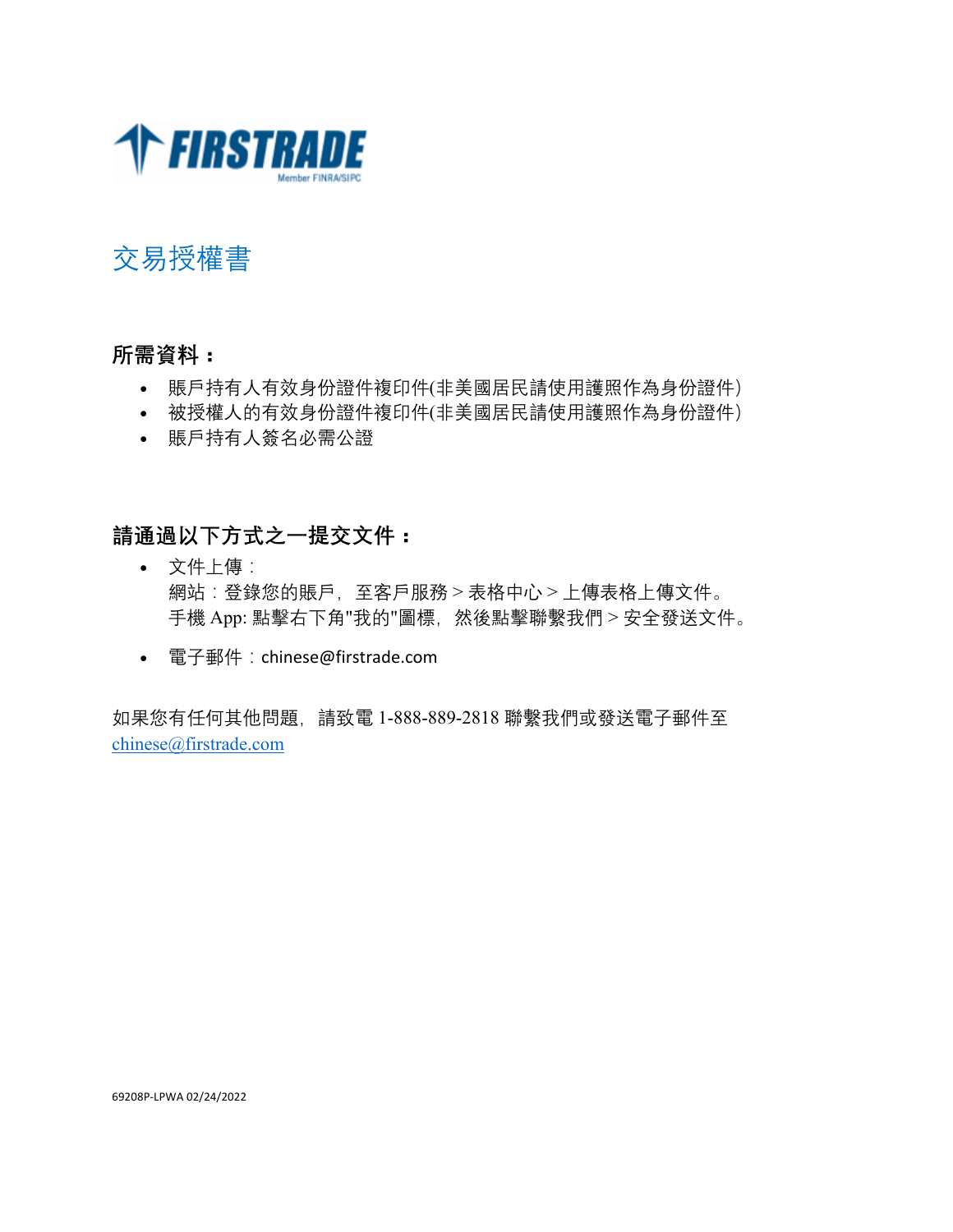## **LIMITED TRADING AUTHORIZATION TO PURCHASES AND SALES OF SECURITIES, OPTIONS AND COMMODITIES** 賬戶證券交易權力許可

Se So Wintestone Expressive Client Services: (800) 869-8800 From Overseas: (718) 961-6600

TO: THE INTRODUCING BROKER AND: TO: APEX CLEARING CORPORATION

The undersigned hereby authorizes (被授權人,請在下方簽名 whose signature appears below) as his agent and attorney in fact to buy, sell (including short sales) and trade in stocks, bonds and any other securities and/or commodities and/or contracts relating to the same on margin or otherwise in accordance with your terms and conditions for the undersigned's account and risk and in the undersigned's name, or number on your books. \*Said agent is specifically authorized to effect options transactions or to uncover a covered option position for my account, as such terms are defined in the Options Clearing Corporation disclosure document entitled "Characteristics and Risks of Standardized Options", a copy of which I have received. The undersigned hereby agrees to indemnify and hold you harmless from and to pay you promptly on demand any and all losses arising therefrom or debit balance due thereon.

In all such purchases, sales or trades you are authorized to follow the instructions of the above named agent in every respect concerning the undersigned's account with you, and he is authorized to act for the undersigned and in the undersigned's behalf in the same manner and with the same force and effect as the undersigned might or could do with respect to such purchases, sales or trades as well as with respect to all other things necessary or incidental to the furtherance or conduct of such purchases, sales or trades.

The undersigned hereby ratifies and confirms any and all transactions with you heretofore or hereafter made by the aforesaid agent or for the undersigned's account.

This authorization and indemnity is in addition to (and in no ways limits or restricts) any rights which you may have under any other agreement or agreements between the undersigned and your firm.

This authorization and indemnity is also a continuing one and shall remain in full force and effect until revoked by the undersigned by a written notice addressed to you and delivered to your main office, but such revocation shall not affect any liability in any way resulting from transactions initiated prior to such revocation. This authorization and indemnity shall inure to the benefit of your present firm and of any successor firm or firms irrespective of any change or changes at any time in the personnel thereof for any cause whatsoever, and of the assigns of your present firm or any successor firm, and shall be binding on the undersigned, his heirs, executors, administrators and assigns and shall be governed by the laws of the State of Texas.

If agent conducts trades in futures markets on behalf of the undersigned, agent hereby represents as follows:

Agent is either registered as a commodity trading advisor with the Commodity Futures Trading Commission ("CFTC") and is a member of National Futures Association ("NFA"), or

- Agent is exempt from CFTC registration and NFA membership requirements based on one or more of the following exclusions (Agent to indicate which exclusions apply)
	- o You have provided advice to 15 or fewer persons during the past 12 months and do not generally hold yourself out tothe public as a CTA or
	- o You are in one of a number of businesses or professions listed in the Commodity Exchange Act or are registered in another capacity and your advice is solely incidental to your principal business or profession or
	- $\circ$  You are providing advice that is not based upon knowledge of or tailored to customer's particular commodity interest account, particular commodity interest trading activity, or other similar types of information, such as, for example:

You make recommendations, such as advice to buy or sell specific futures contracts should a particular price level be reached, through newsletters, books and periodicals. The advice includes specific recommendations and the recipients of publications all receive the same advice or you provide specific advice through e-mails, facsimiles, an Internet web site, telephone calls or face-to-face meetings with customers consisting of instructions to buy or sell a futures contract based on a computerized trading system, which also is available for purchase and use on a personal computer, and the customers all receive the same advice or You conduct seminars at which you teach attendees how to trade commodity

A/C/NO 賬戶號碼

| SS or ID NO |  |         |  |  |  |  |
|-------------|--|---------|--|--|--|--|
|             |  | 社會安全卡號碼 |  |  |  |  |